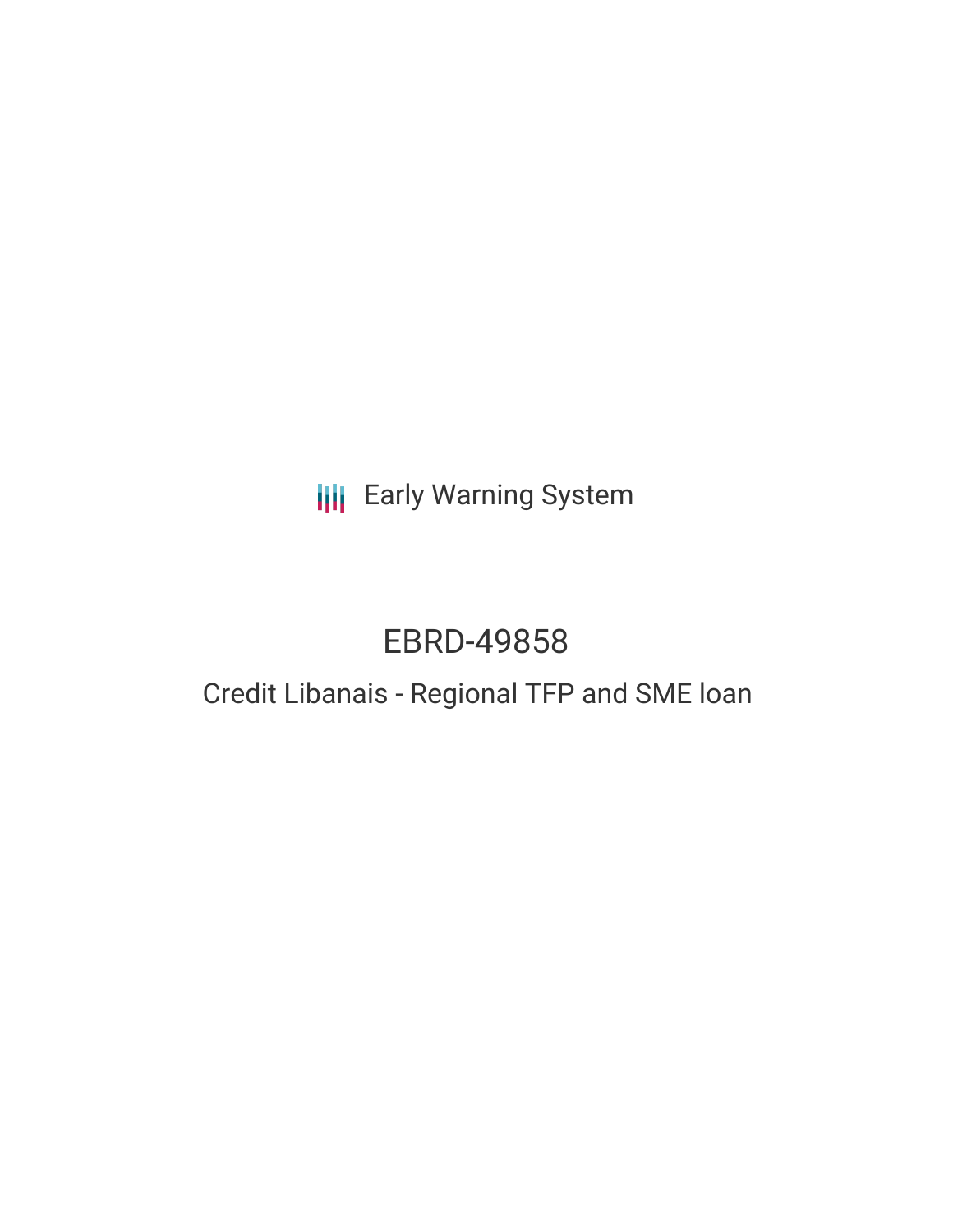

## **Quick Facts**

| <b>Countries</b>               | Lebanon                                                 |
|--------------------------------|---------------------------------------------------------|
| <b>Financial Institutions</b>  | European Bank for Reconstruction and Development (EBRD) |
| <b>Status</b>                  | Proposed                                                |
| <b>Bank Risk Rating</b>        | FI                                                      |
| <b>Voting Date</b>             | 2019-06-21                                              |
| <b>Borrower</b>                | <b>Credit Libanais SAL</b>                              |
| <b>Sectors</b>                 | Finance                                                 |
| <b>Investment Type(s)</b>      | Loan                                                    |
| <b>Investment Amount (USD)</b> | $$50.00$ million                                        |
| <b>Project Cost (USD)</b>      | $$50.00$ million                                        |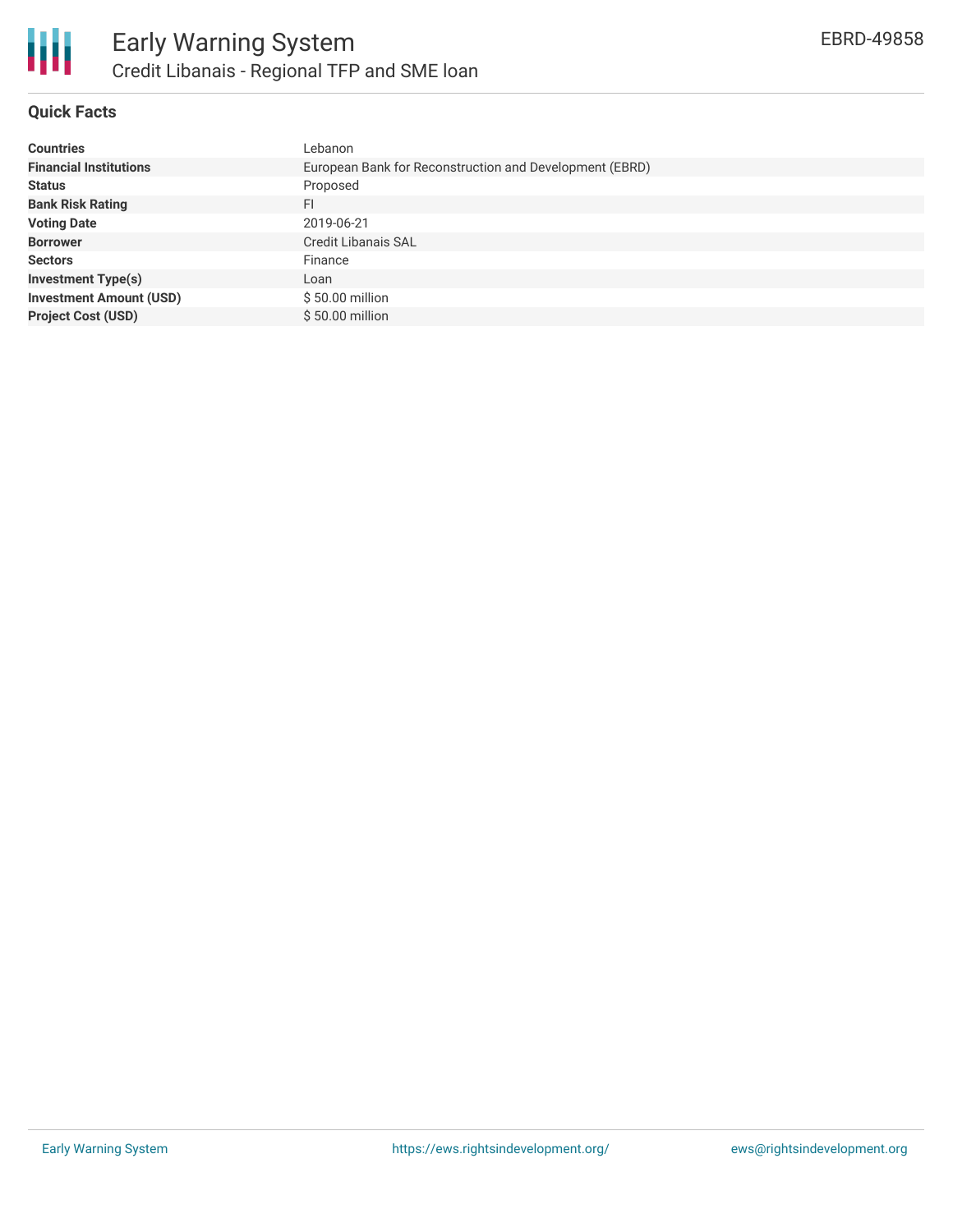



### **Project Description**

According to bank documents, the projectinvolves provision of (i) a TFP limit of USD 50 million to Credit Libanais SAL ("CL") and (ii) a loan of up to USD 50 million to CL in order to on-lend to micro, small and medium-sized enterprises ("MSMEs") in Lebanon.

The TFP limit will support CL in serving its trade finance customers, while the loan will be used to onlend to MSMEs in Lebanon.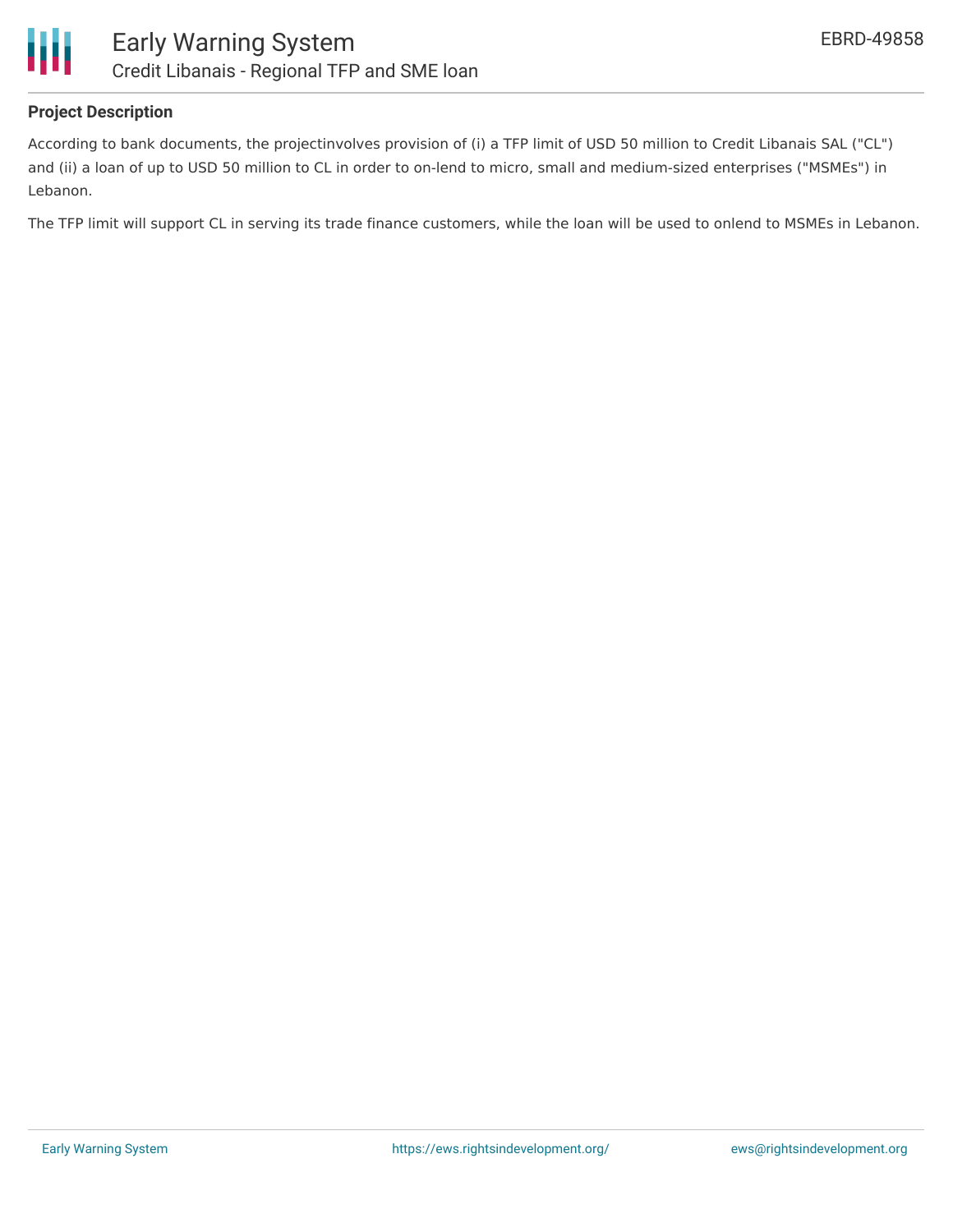## **Investment Description**

European Bank for Reconstruction and Development (EBRD)

## **Financial Intermediary**

Financial Intermediary: A commercial bank or financial institution that receives funds from a development bank. A financial intermediary then lends these funds to their clients (private actors) in the form of loans, bonds, guarantees and equity shares. Financial intermediaries include insurance, pension and equity funds. The direct financial relationship is between the development bank and the financial intermediary.

Credit [Libanais](file:///actor/622/) (Financial Intermediary)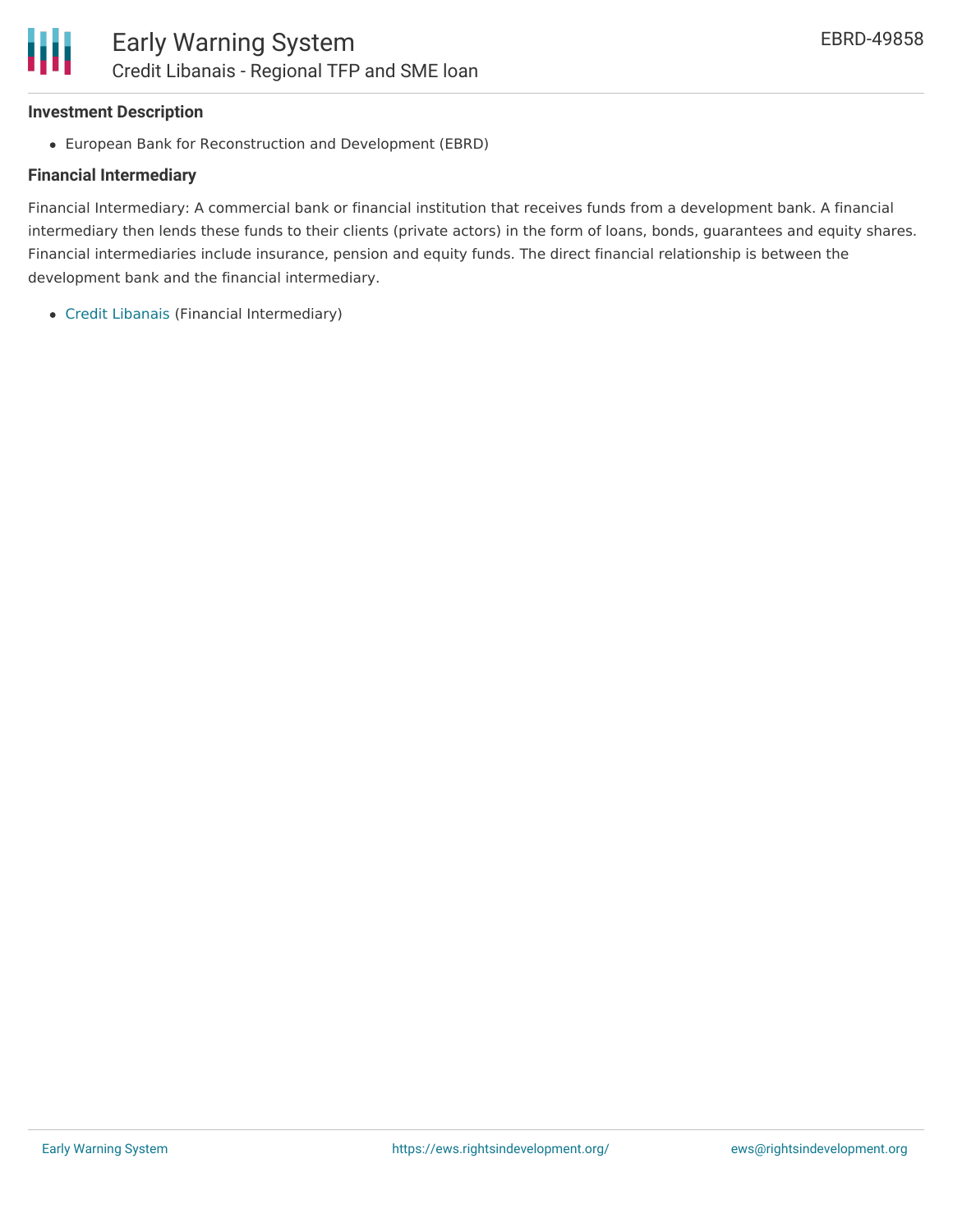

### **Private Actors Description**

Credit Libanais SAL is Lebanon's 9th largest bank with assets of USD 12.4 billion. It was established in 1961.

CL operates through 71 branches in Lebanon complemented by a branch in Cyprus, a branch in Bahrain, 2 branches in Iraq, a subsidiary in Senegal and a Representative Office in Montreal, Canada. CL also owns an investment bank, Islamic bank, a leasing company and an insurance company that are domiciled in Lebanon.

Through its local and foreign network, CL offers a broad array of financial products and services that embrace retail, corporate, investment banking, Islamic banking, leasing, micro-finance and SME funding that can be tailored to our client's needs.

CL is a pioneer in e-banking services, operating a wide network of ATMs and POS, an advanced Call Centre and internet banking services that its customers can easily and securely access from anywhere in the world.